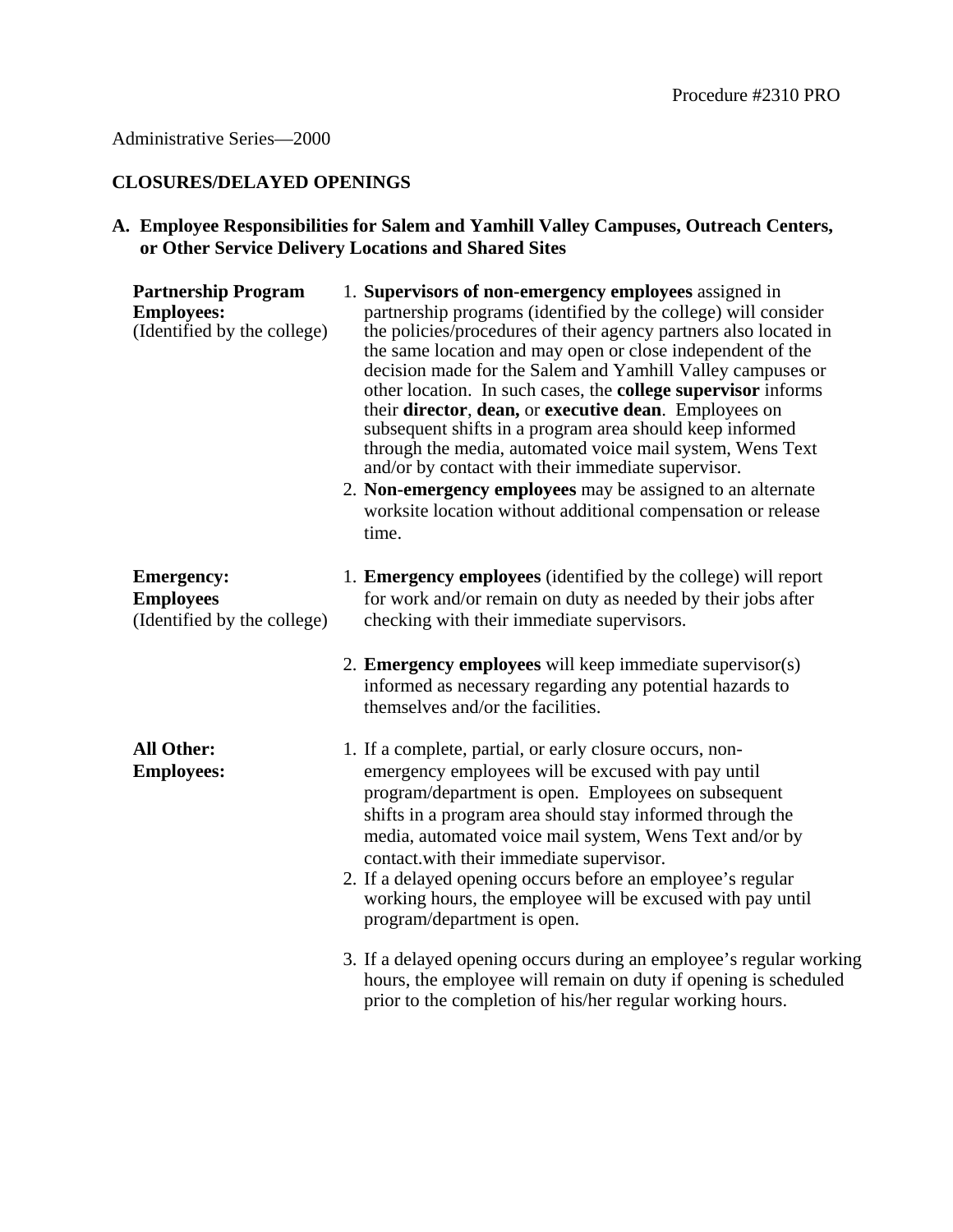Administrative Series—2000

# **CLOSURES/DELAYED OPENINGS** (Continued)

## **B. Closure Procedures for Salem Campus**

|                                                                                                                 |                                                    |  | <b>Public Safety Director:</b> 1. Obtains information about conditions, including consultation<br>with Facilities employees and Public Safety to ensure college<br>parking lots and pedestrian areas are safe for use.                                                                                                                                                               |
|-----------------------------------------------------------------------------------------------------------------|----------------------------------------------------|--|--------------------------------------------------------------------------------------------------------------------------------------------------------------------------------------------------------------------------------------------------------------------------------------------------------------------------------------------------------------------------------------|
|                                                                                                                 |                                                    |  | 2. Informs college president/chief executive officer of conditions<br>in a timely manner.                                                                                                                                                                                                                                                                                            |
|                                                                                                                 | <b>President/Chief</b><br><b>Executive Officer</b> |  | 1. Determines if Salem campus will completely close,<br>delay the opening, or close before the completion of<br>day/evening activities.                                                                                                                                                                                                                                              |
|                                                                                                                 |                                                    |  | 2. Communicates decision to <b>Public Safety director</b> and the<br><b>Executive Team.</b>                                                                                                                                                                                                                                                                                          |
|                                                                                                                 |                                                    |  | Public Safety Director: 1. Notifies appropriate Public Safety staff, Facilities director,<br>child care centers, food service manager, and local radio<br>and television stations and Wins Text of closure or delayed<br>opening.                                                                                                                                                    |
|                                                                                                                 | <b>Executive Team:</b>                             |  | 1. If a decision to close or delay opening is made during<br>working hours, begin process of notifying employees.                                                                                                                                                                                                                                                                    |
| C. Closure Procedures for Yamhill Valley Campus and Outreach Locations (Dallas,<br><b>Santiam and Woodburn)</b> |                                                    |  |                                                                                                                                                                                                                                                                                                                                                                                      |
|                                                                                                                 | <b>Outreach Dean:</b>                              |  | 1. Normally, outreach locations will close if the Salem<br>campus closes.                                                                                                                                                                                                                                                                                                            |
|                                                                                                                 |                                                    |  | 2. Provides information for students, employees, and customers<br>who will be affected by the closure or delayed opening.                                                                                                                                                                                                                                                            |
|                                                                                                                 |                                                    |  | 3. In limited cases, an outreach location may open or close<br>independent of the decision made for the Salem campus. In such<br>cases, the outreach dean informs the college president/chief<br>executive officer, Public Safety director, appropriate<br>dean/executive dean or vice president and employees, and<br>local radio and television stations of the closure or delayed |

opening.